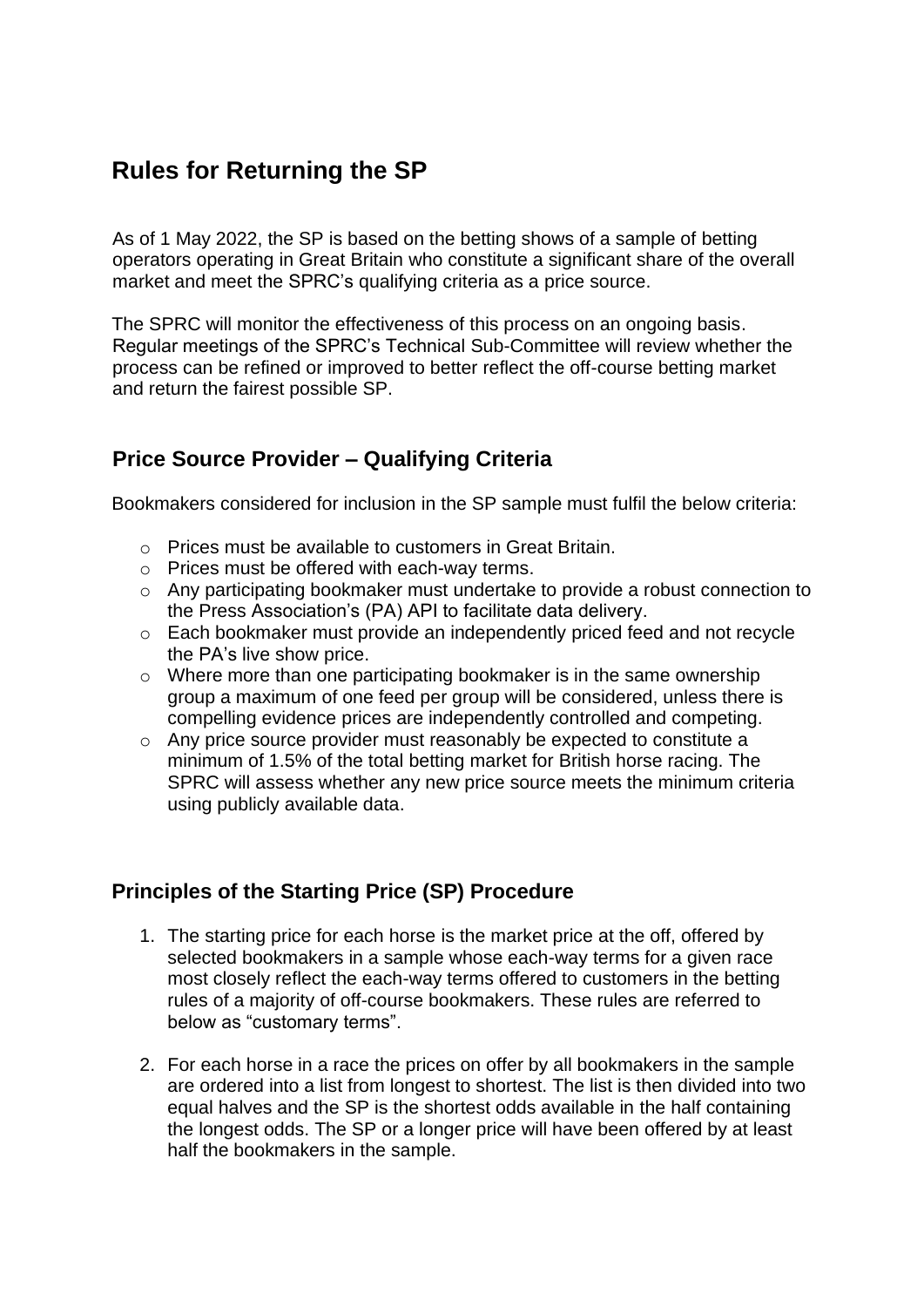#### **3. Selecting a Sample**

There is no maximum sample size. The sample will be as large as possible in accordance with the procedure below. The sample will be an even number wherever practically possible in accordance with established procedures.

a) Where all suitable bookmakers are betting to customary each way terms

The SP validator will have discretion to include as many bookmakers in the sample as possible, in accordance with the procedure detailed above.

b) Where a majority of suitable bookmakers are betting either to customary each way terms, an enhanced fraction or one additional place

Where some bookmakers are betting to non-customary each way terms, the sample will prioritise those betting to customary terms. The sample can then be topped up as far as possible with any bookmakers offering either an enhanced fraction or a single additional place.

c) Where a majority of suitable bookmakers are offering more than one additional place

In instances where the majority of suitable bookmakers are offering each-way terms which are enhanced by more than one place, the sample will be determined by calculating the median number of places being offered by those selected bookmakers, eligible to be sampled, and sampling the prices of every bookmaker offering that same number of places as the median, or fewer.

For example, if 10 bookmakers are eligible for inclusion in the sample and their each way terms for a 40 runner handicap were:

- $\bullet$  1/4 four places  $1/5$  – five places  $\bullet$  1/5 – five places  $\bullet$  1/4 – five places  $1/5 - \text{six places}$  $1/5 - \text{s}$ ix places
- $\bullet$  1/5 six places
- $\bullet$  1/5 six places
- $\bullet$  1/5 seven places
- $\bullet$  1/5 eight places

The median offering would be 1/5 odds, 6 places. Any bookmaker betting to those terms would be included in the sample, as would those offering 1/5 five places, 1/4 five place and 1/4 four places.

If in an even numbered sample of bookmakers, there is a discrepancy at the median point between the terms offered by the two bookmakers either side of